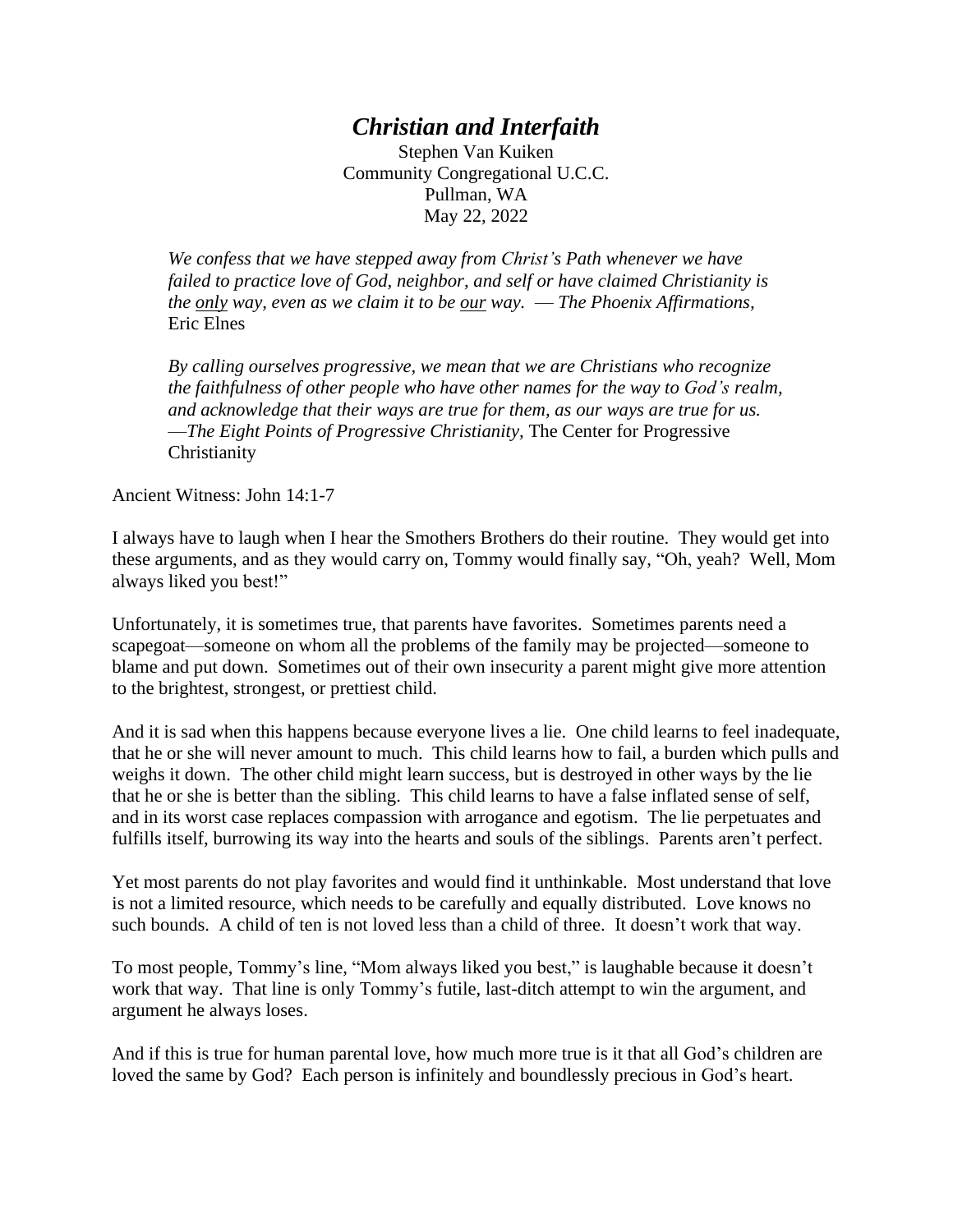Yet God's children have not always seen it that way: "Surely the Eternal One is on our side and loves us best. We're special."

Jonah was so appalled at the thought that God was "a gracious God and merciful, slow to anger, and abounding in steadfast love," that he wanted to die! He was enraged at the thought that God's love extended not only to the nation, Israel, but also to the Ninevites. Jonah, a symbol of Israel itself, couldn't stand it. (Who are our Ninevites?)

It has been difficult for God's children, at times, to understand that God's love is *universal*. Jesus' disciples "marveled" that he talked with a woman of Samaria. And all of the respectable religious leaders who had any sense criticized Jesus for associating—even eating—with tax collectors and sinners. "Surely Jesus got it wrong. God loves us best!"

Likewise many today still are appalled and enraged when God's steadfast love is extended as much to gay and lesbian people as to straight people, or that God loves those of other denominations, of other nations, of other race, of other religions than ours, or no religions.

Yet the story has always been that God is always more inclusive and more loving than God's children think. Carl Sandburg was once asked, "What is the ugliest word in the English language?" After much thought he said, "Exclusive."

The message of Jesus was that Life is a gift from above and within, and it is not attained by achievement. When we understand that any community is not full of good, perfect people, but rather it is full of imperfect and broken people loved by God, then we see just how universal God's love is. When we see that the point of entry is not achievement, that it is God's love that binds us, then we can say with Paul, "There is neither Jew nor Greek, there is neither slave nor free, there is neither male nor female (neither gay nor straight); for you are all one in Christ Jesus" (You are all one according to the message and teaching of Jesus).

In his second letter to the Corinthians Paul wrote that "God, in Christ, was reconciling the world—*the entire cosmos*—to God's self." God offers love, acceptance and life to everyone. (The Christ simply reveals this reality.) Jesus declares that God loves and gives life to the entire cosmos.

And yet, the followers of Jesus have often turned the words of Jesus upside down. Instead of proclaiming with Jesus the message of God's inclusive love, the church often proclaimed exclusion, from the very beginning.

As you know, Jesus himself never wrote anything down. What we have are things that other people said that he said, written long after he died. Scholars today can say, with different degrees of confidence, which things Jesus actually said and which things were actually statements of other people that Jesus was portrayed as saying. Now, just because we say that a statement was made up doesn't always mean that it was wrong. Many of the made up statement were entirely in line with what the real Jesus would have said. However, sometimes the made up statement deviated from Jesus—like the one I chose today. "No one comes to the Father except through me," reflects the concern of an emerging church to legitimize itself. I don't believe that Jesus would have said it like this; it is not consistent with the words we can more positively attribute to the historical Jesus.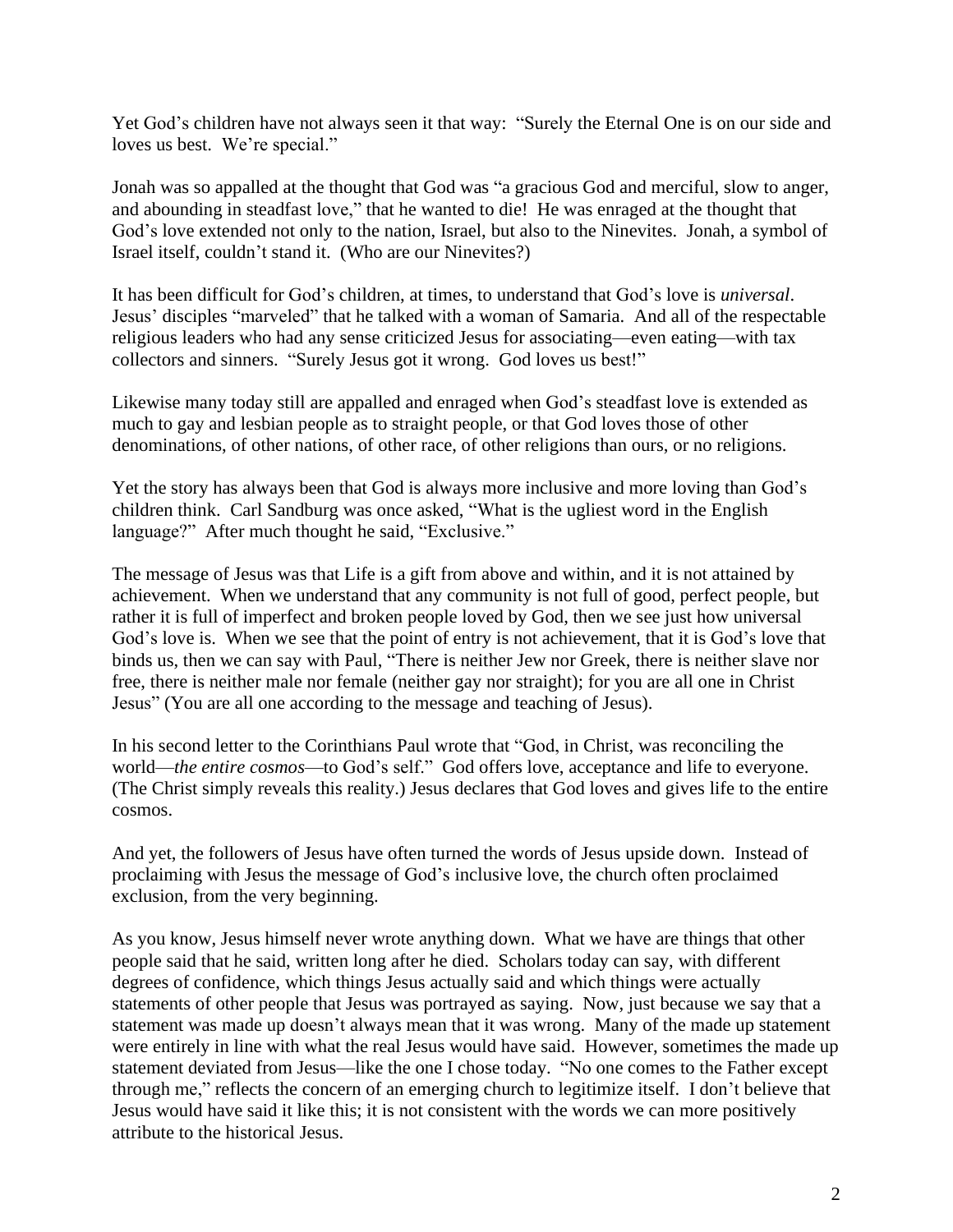We must remember that these words were written for a persecuted religious community that was struggling for survival in the first two centuries C.E. And later in the  $4<sup>th</sup>$  century the institutional church would use these words to consolidate exclusive power and control as the church and state merged under Constantine, claiming to be the only gateway to God. Jesus, it seems to me, no doubt embodied "the way, the truth and the life." However, he would never claim, I believe, to be the *only* embodiment of this way.

So these words of John mark the beginning of an exclusive Christianity. To borrow a phrase from Robert Funk, these words mark a time when the early communities began turning the religion *of* Jesus into a religion *about* Jesus. Jesus certainly did not want to become an object or worship, and most certainly he did not want to become a means of dividing people between the worthy and the unworthy. "*No one* comes to the Father except through me" has been used throughout the centuries to perpetuate religious imperialism and bigotry!

Rather, the more historically accurate words of Jesus, such as, "whoever is not against us is for us" (Mark 9:40) stand in a dramatic tension with these words from John. Notice that he did not say, "whoever is *not for* us is against us" as some others have. Rather, it is a circle of inclusion, "whoever is not against us is for us." It assumes a peaceful coexistence, a respect and an acceptance of others with different beliefs and views.

You know, so many people have rejected Christianity because all they have known is a Christianity that claims it is the only way. So I'm extremely grateful for groups and churches who share a different understanding of Jesus. Unfortunately, this still seems to be one of those best kept secrets.

Several years ago, Marcus Borg, a New Testament scholar, was asked in an interview why conservative churches were growing. He remarked that these churches weren't growing because they were conservative or because of their biblical literalism but because 1) they take God seriously, and 2) they have enthusiastic worship. Mainline congregations have something to learn from this, he said, because they "have grown uncertain about the reality of God." Their voice is too tentative.

If Borg is correct—and I think he is on to something—how can we speak with a more certain voice? His answer is to embrace pluralism and proclaim an inclusive Christianity:

*If [the Christian tradition] accepts its place as one among several traditions, I think it can be even more confident of its truthfulness…*

*I think Christianity has a far greater credibility when it accepts its relative status than when it claims a unique and essentially triumphant status.*

I think that we here know this implicitly. We understand that God is present everywhere, in every crack and crevice of creation, including, of course, different religious traditions and where a faith tradition is absent. And when we become more and more explicit that the Sacred Reality is present everywhere—when we embrace plurality and resist those who would have *one conquering view*, both in the Church and in the world—then we will find more and more vitality. When we become more confident of this truth we will have more life and growth.